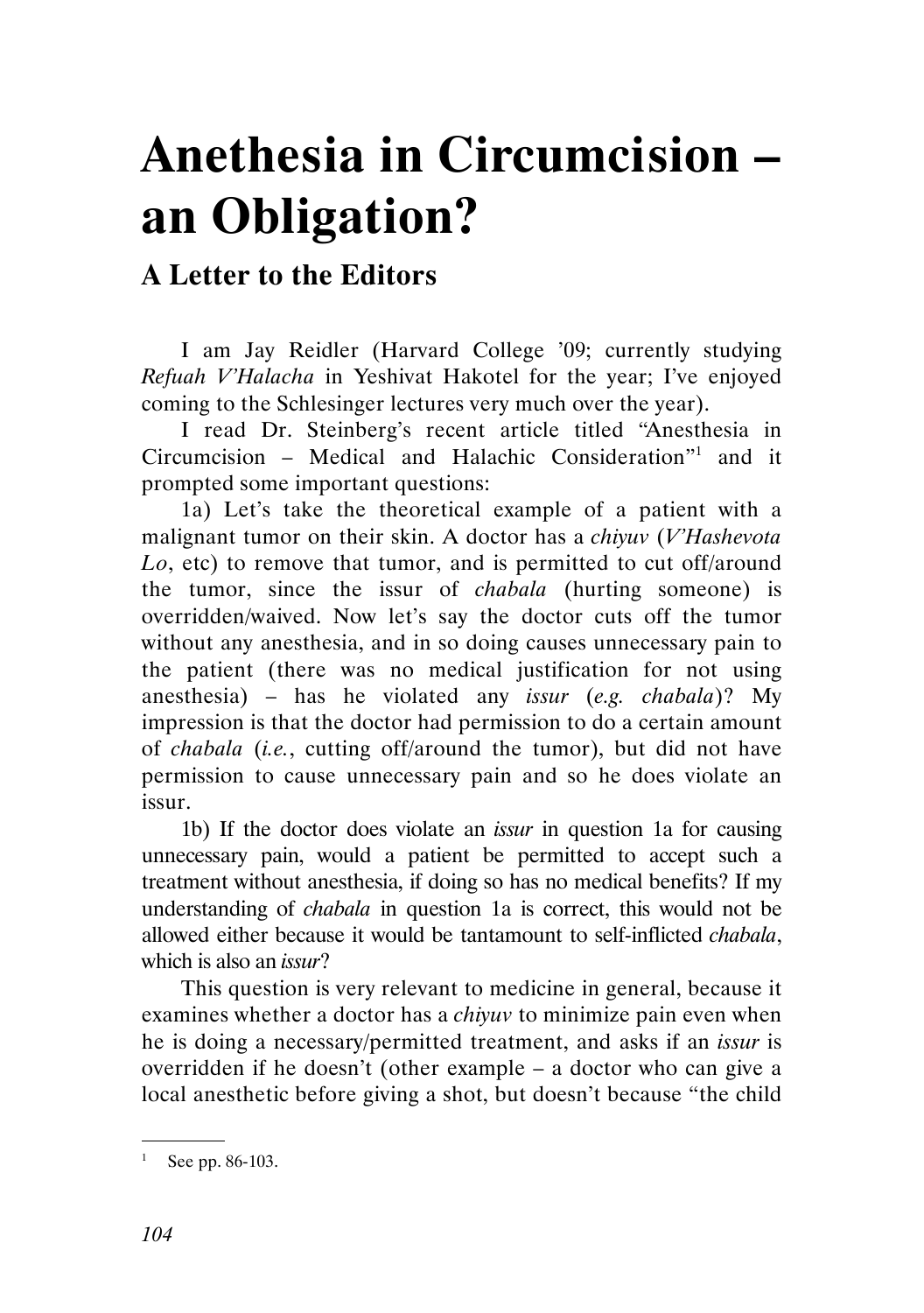won't remember" or "it's too much of a hassle for a small shot and not worth it...").

I believe R' Moshe Feinstein took the idea of causing unnecessary pain into account when determining whether to prolong the life of the terminally ill patient – but I don't recall him employing the concept of chabala.

2) The relevance of the above question to Dr. Steinberg's article is as follows: Dr. Steinberg seems to conclude that, while according to some poskim one may not use anesthesia for an infant/adult, according to many it is permitted (mutar) to use anesthesia on an infant. Now, if we hold according to the latter poskim that it is mutar, shouldn't it be a chiyuv to use anesthesia! The mitzvah of circumcision gives us the right, perhaps by the concept of aseh docheh lo ta'aseh, to cause a certain degree of *chabala* to the child (*e.g.* removing the *orlah*), but does it give us permission to cause unnecessary pain while doing this?? In the time before anesthesia, the mitzvah of brit milah may have allowed us to inflict pain while doing circumcision because there was no alternative, but now that we have anesthesia, do we still have permission to cause this unnecessary pain?

Thank you very much, Jay Reidler

## Response:

There are two elements in Jay Reidler's interesting claims. First, he emphesizes that even where the fulfillment of a mitzvah supercedes the prohibition to injure a person, it is still necessary to minimize suffering as much as possible. He theorizes further that a failure to minimize suffering constitutes a violation of unnecessarily injuring a person.

Second, he applies this principle to the mitzvah of circumcision. He claims that if palliative (pain relief) treatment is permitted and not medically counterindicated, then halacha requires it so that the prohibition of injuring not be violated.

These claims call for two comments:

First, the obligation to avoid pain whenever possible is not undermined, as it does not only depend on the fulfillment or the violation of the prohibition of injuring. This obligation derives from the verse "Love thy neighbor like thyself (Leviticus 19:18)". This verse obligates us to minimize suffering even in people who have